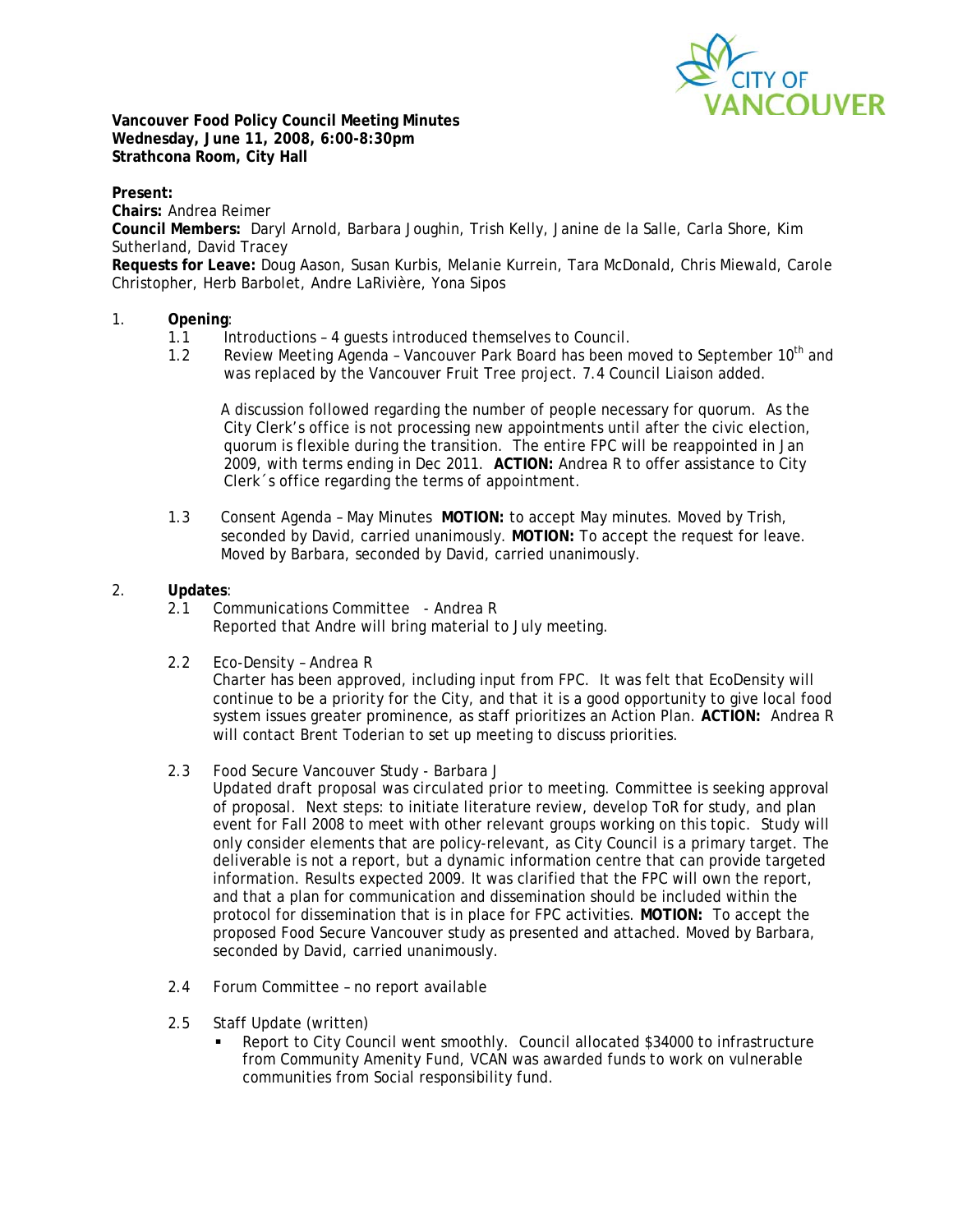- Devorah sent a memo regarding the 2010 motion, stating that 1248 new plots have been created since the motion was passed. Tara and Devorah are working with EcoDensity staff to ensure food issues included.
- 2.6 Budget discussion Andrea R

 Budget has been allocated and approved. Subcommittees are reminded to use their funds, and to be proactive with requests. **ACTION:** 2010 committee to meet to discuss budget needs. It was suggested that one forum could be the Fall 2008 event of the Food Secure Vancouver Study, as the subcommittee's current budget has been overspent. This will be discussed at the next meeting. Subcommittees must have plans for allocated funds by July, or funds will be reallocated. **ACTION:** Trish K to ask Carole to clarify Eat Local 2008 budget item.

## 3. **Presentation by community group** - Heidi Sinclair

Coordinator - Renfrew Collingwood Food Security Institute, Collingwood Neighbourhood House

 Institute has been active 6 years. First project was mapping project for community gardens, rooftop gardens, fruit trees, now have 12 initiatives from that. Main goal is to reduce hunger, through provision of neighbourhood breakfast, and with new focus on homeless, breakfast includes shower, healthcare, clothes. Group has a grant to connect to CNH and increase outreach at the neighbourhood level. Other goals include leadership and training, are working with community development model and much help from volunteers. Community garden is now operating independently. Rooftop garden was started four years ago. Wanted fruit trees, education, neighbourhood voted on design. As 80% of the community are recent immigrants, it is challenging to do multilingual workshops. Neighbourhood also now has higher density. Since original mapping, no needs assessments have been done. There is a plan to do mapping by Joyce train station to identify to TransLink possible locations for food gardens.

#### 4. **Announcements**

4.1 June 18 Metro Vancouver Meeting – Barbara J

A call went out to FPC members to attend and take minutes, the benefits of FPC were reiterated. If interested, respond to call. **ACTION:** Barbara J to send message to FPC requesting presence at forum. It was suggested that FPC could have nametags for easy identification. **ACTION:** Trish K to email to Andre lR requesting action regarding identification of FPC members.

- 4.2 June 18 Dinner with Steve Cohen (Portland) Scheduled after Metro Van event, good networking opportunity. Contact Herb for more information.
- 4.3 Tyee sponsors website from climate action dividend for community action projects. Members are encouraged to visit website to set up project or check to donate

# 5. **Presentation – Vancouver Fruit Tree Project (Jason Barton, Gustavo Garcia)**

Founded in 1999, the project has a database of 350 sites where there are fruit trees, as well as community partners such as Neighbourhood Houses and Community Kitchens. They organize groups to pick and distribute fruit. Some partners have programs for canning and preservation. In 1999, 2000 lbs of produce were picked, and in 2006, 5000 lbs were picked, accessing 30% of sites. Project did not operate in 2007 due to lack of coordination. Major challenges are the lack of continuity and lack of appropriate transportation. Group will operate on a smaller scale for 2008, working on long-term vision to access more. Website has been updated. The project is looking for a stable partner. Suggestions for transportation included Telus, SPUD, Quest, Novex. **ACTION:** Carla S, David T, and Andrea R to help make connections with Fruit Tree Project. Host organization suggestions included SPEC, Food bank.